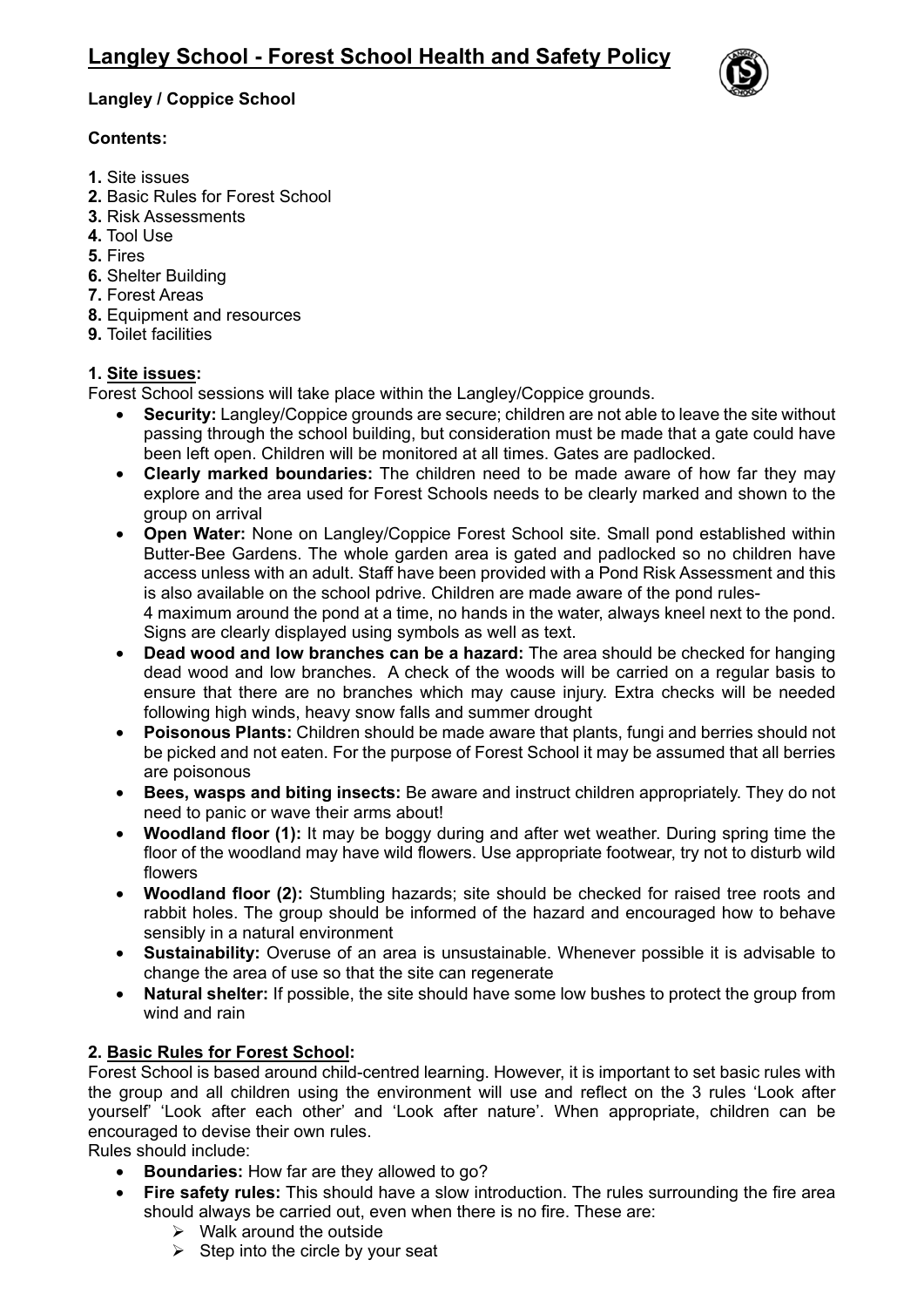- $\triangleright$  Never cross the circle
- $\triangleright$  Only approach the fire if requested by an adult
- $\triangleright$  Use a safe kneeling position when near to the fire
- **Safety/emergency calls:** All children will be taught to respond to the call 'Sticky Elbows' When they hear this, they must all immediately stop what they are doing and go to the adult who called it. They will link elbows in a circle and we will count to check all children are present. This call will be used in an emergency, for example if an injury has occurred and action needs to be taken, to inform the group of an issue, for example if glass has been found on the ground and if necessary, to gather together groups who are spread across an large area.

The following can be discussed with the group and are more guidance than rules. Encourage the children to think of appropriate actions/behaviour. For example:

- Sticks are better dragged than carried
- Do not pick up rubbish with your hands-always inform an adult who will use a litter picker or gloves and a sharps box/rubbish bag. Litter pickers are always available for children to use as a self-chosen activity
- Not putting fingers in mouths
- Children need to know when they have to ask an adult, eg. toilet and use of tools. As experience grows it is important that the group is aware of acceptable behaviour that will help everyone to enjoy time in the woods.
- Be aware of yourself and others at all times
- Use tools in a way you have been shown and in no other way
- Tools are to be returned to the box or bag when not in use
- Look above, below and around for hazards
- Check that no one is in the way before starting a task
- Think of the consequences of what you are doing.
- If a leader asks you to stop, you must do so immediately
- Remain within the area that you have been told to stay in do not wander off (adults need to be aware of children at risk of wandering and take appropriate measures)
- Wash your hands or use moist wipes before eating food that you have brought with you.
- All rubbish removed before leaving
- Respect all living things in the woodland. Do not pick flowers or break branches
- Never eat anything you find in the woods

# **3. Risk Assessments:**

- The Forest School site must be made safe and be easily accessible. A full risk assessment of the site to identify hazards and action needed to reduce risk to a safe level must take place before any sessions (see **Risk Assessments**)
- A health and safety check will be undertaken each half term, and risks/hazards reported to the SLT
- A safety sweep of the area must be made before each Forest School session. Look for windblown trees, hanging deadwood, nettles and brambles, and litter
- Consult **Risk Assessments** appropriate to the planned session
- An **Emergency Plan** will be kept in the school office and on the forest school leader during sessions. This includes location of the site, grid reference, school phone number, a colourcoded area-map and information regarding what to do in different emergencies. All adults should have access to this information, as it could be the leader that is injured

# **4. Tool Use:**

When using tools, there is a designated, roped off area marked for tool use. This should ensure that children not using tools do not go in this area. However, some tools, eg loppers, will be used out of this area, or throughout the forest. Using tools with children should be carried out on a 1:1 basis. Tool safety will be taught throughout sessions, before tools are used and each child will be judged individually on their ability to use tools safely before working with them. Tool talk cards are available for every tool, alongside symbol based tool talks, written using 'Communicate–in-print' Tools should be made safe and returned to the secure box immediately after use.

- **Storage:** Tools will be kept in a secure box or tool bag
- **Cleaning:** No tool should be put away dirty: Billhooks, knives and saws should be wiped with an oily rag
- **Covers:** Billhooks and Saws should have their covers replaced, and knives re-sheathed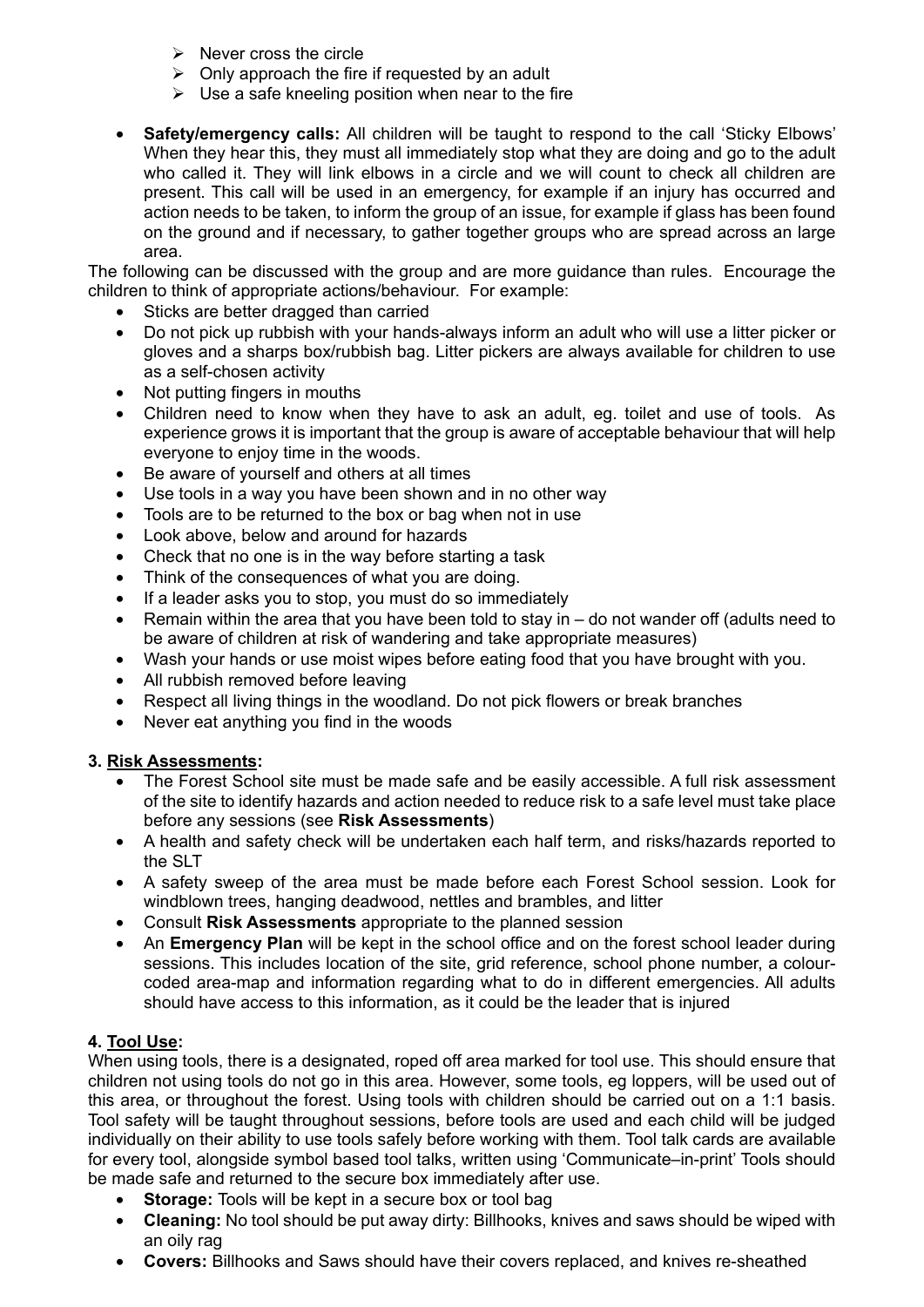- **After use:** All tools should be returned to the box or bag when not in use. Tools should not be left unattended
- **Sharpening:** All tools should be sharp. A blunt tool is dangerous. Blades should be re-oiled after sharpening. Blades on saws should be checked regularly and replaced when wear is evident.
- **Wood:** Green wood is easier to cut and work with. Wood left cut will season and harden, as it dries.

#### **5. Fires:**

Fires are a part of Forest School delivery, and the qualified leader will work with a group to make sure that they are safe enough before lighting fires with them. It is important that the following is observed:

- **Fire area:** Use a vegetation free zone with a minimum of 5m radius. No low overhanging trees
- **Water:** A bucket or bowl of water will be kept close by to extinguish the fire and in case of burns
- **First Aid:** A full first aid kit and a burns kit will be out and readily available whenever a fire is lit. The Forest School Leader holds an Outdoor First Aid Certificate.
- **Fire size:** The area of the fire will be kept to a minimum. The flames of should never reach higher than the knee
- **Extinguishing and clearing of area:** The leader will be responsible for the fire, and ensure that it is out and safe to leave at the end of the session. Fire area cleared unless it is to be re-used

#### **6. Shelter Building:**

What is the shelter to be used for?

Is it long or short term?

Is the shelter for the whole group? Or small groups?

If the shelter is for long-term use to protect the group from the elements the following criteria should be followed:

- **Wood** should be strong, not rotting, (Can it hold your weight?)
- **Strong rope or cord** should be used
- **Secure knots** should be used
- The shelter should be checked regularly for **wear and tear**
- **Tarpaulin sheets** can be used but must be kept secure so that they are not lost in high winds. No cord or rope should be left hanging for children to get caught up in. A 45° angle will help water to run off

Children can be shown how to make small structures for dens. The structure needs to be strong and children should be instructed how to make secure knots where necessary.

#### **7. Forest Areas**

The forest area has been set up with defined areas, to help children to become more independent in their learning and use of the environment and to protect and sustain the woodland on a long term basis. The forest will be approached from the gated entrance outside Hollies. Marked areas include

- Fire circle
- Seating/group circle area
- Tool area
- Obstacle course
- Digging pit
- Balancing log
- Music area
- Swing
- Low ropes
- Mud kitchen
- Den building logs
- Habitat piles
- Mini-beast hotel/bug-flaps/logs
- Bird feeding area
- Bird Hide